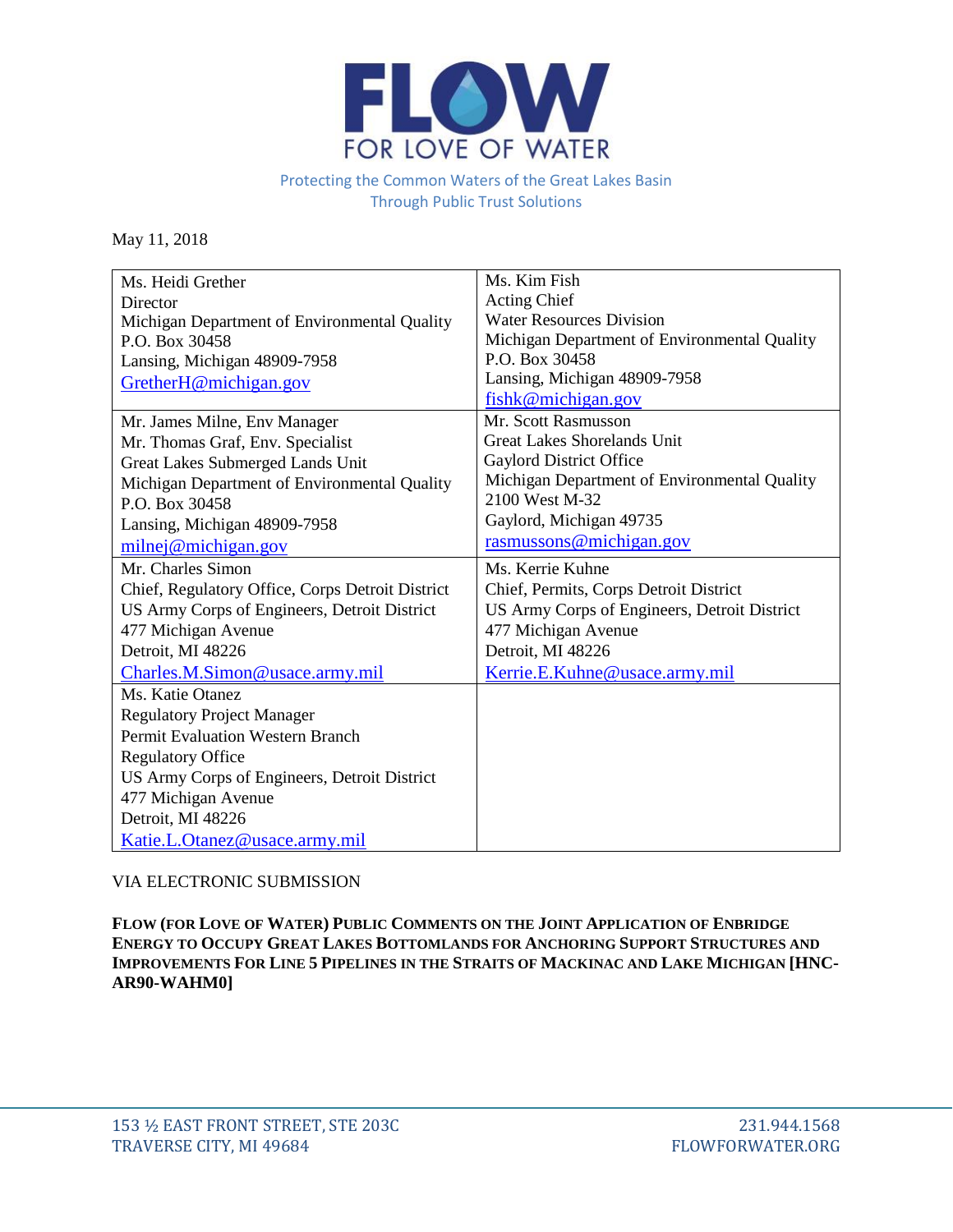Dear Michigan Department of Environmental Quality Director Grether; GLSL Unit Chief Milne; and GLSL Unit Specialist Graf; Acting Chief Fish; Analyst Rasmusson; other State Officials; and U.S. Army Corps of Engineers Chief Simon, Chief Kuhne, and Regulatory Project Manager Otanez:

For Love of Water ("FLOW") is submitting formal public comments to object to Enbridge's brand new joint permit application to install 48 new anchor screws on the lakebed to stabilize the Line 5 pipelines. This new permit application comes right on the heels of a prior Enbridge anchor permit approval for 22 anchor supports that took over 10 months to evaluate in part because of Enbridge's previously undisclosed evidence that revealed these very anchors caused bare metal spots and pipeline coating delamination on Line 5. The fact that the Michigan Department of Environmental Quality ("DEQ") and the U.S. Army Corps of Engineers ("USACE") continue to approve Enbridge's anchor supports on the lakebed of the Lake Michigan as "repair" and "maintenance" is simply untenable. The highly increased risks of and alternatives to a completely modified design under both state and federal permitting laws requires a new agreement of occupancy and permits under the Great Lakes Submerged Lands Act ("GLSLA"), the Michigan Environmental Protection Act ("MEPA"), the Clean Water Act ("CWA"), and the National Environmental Protection Act ("NEPA").

If this application for another 48 anchors to the original pipeline design is permitted as a "repair" or "maintenance," the DEQ and USACE will have authorized Enbridge to install a total of 198 anchor brackets to the Line 5 pipelines on public trust bottomlands and waters without the state or federal agencies ever demanding a comprehensive review of risks, impacts, or alternatives under the law. *Structurally, this means that approximately 3 miles of pipeline are elevated in public trust waters above the bottomlands.* And given the recent anchor dents in the twin lines and rupture of the electrical line and release of toxic fluids, the risks to the Great Lakes are totally unacceptable.

For these reasons and as described in more detail below, the application for 48 anchors should be rejected or suspended as administratively incomplete, and Enbridge should be ordered to do the following:

- (1) file a full and comprehensive application under the GLSLA and its rules, including study of potential effects and feasible and prudent alternatives to Line 5 in Straits in its entirely;
- (2) suspend the flow of oil in Line 5 unless and until Enbridge files such application and evidence and obtains proper occupancy agreements, permits, or other approvals for this new or completely modified pipeline design; and
- (3) consolidate into one application and examine the risks, impacts, and alternative analyses of the entire 645 miles of Line 5 because of the direct and inextricably relationship between: (a) the request for nearly 3 miles of lines in the Straits supported by a total of 198 anchors, (b) the application for a new or replacement tunnel for Line 5 under the St. Clair River, and (c) the proposed tunnel, horizontal directional drilling or trench options at the Straits contemplated by Governor Snyder's and Enbridge's November 2017 agreement, which concedes that all legal requirements have not been met; they include all authorizations under the GLSLA, with comprehensive risk, impact, and alternatives analyses for locations, siting, modifications or adjustments in the Enbridge system not requiring Line 5.1

Consistently, throughout all of our submissions dating back to 2014, FLOW has documented ongoing easement violations, and urged the State of Michigan to properly construe the GLSLA to require Enbridge to apply for a new occupancy agreement or permit; this is because the new screw-anchor and bracket

 $\overline{a}$ 

<sup>&</sup>lt;sup>1</sup> Se[e FLOW "Non-Segmentation" letter to MDEQ, MPSC,](http://flowforwater.org/wp-content/uploads/2018/04/Final-FLOW-letter-to-MPSC-and-DEQ.pdf) et al., dated April 11, 2018, which is incorporated herein by reference and made a part of this record.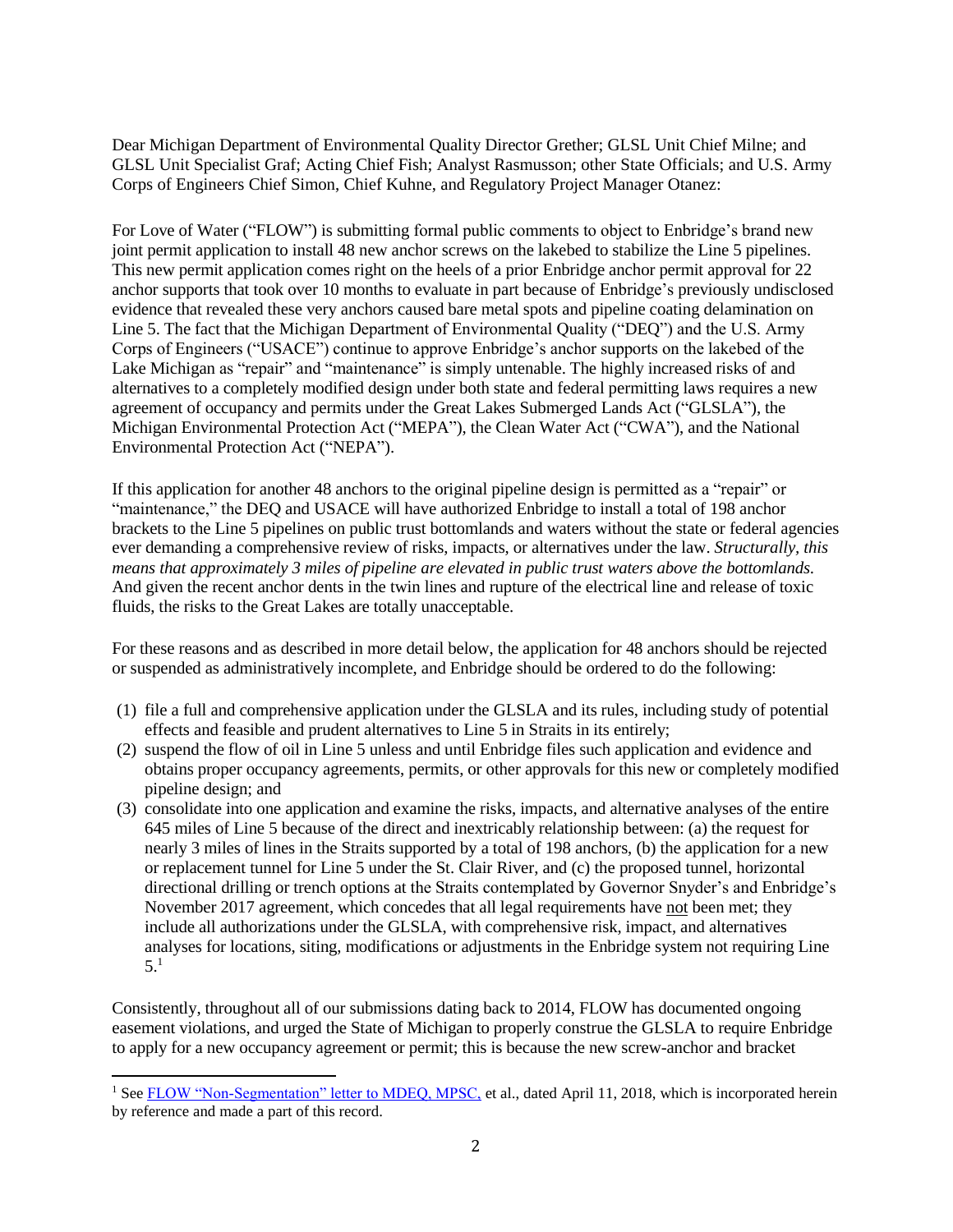design structures for the dual Line 5 pipelines in the Straits are new material changes from the *original* [design](http://www.michigan.gov/documents/deq/Appendix_A.2_493980_7.pdf) authorized by the [state's 1953 easement.](http://www.michigan.gov/documents/deq/Appendix_A.1_493978_7.pdf)

FLOW incorporates by reference its previous comments and supporting exhibits and documents submitted in connection with the previous requests for anchor permits that change the design of the twin pipelines in the Straits, all part of the public record. Because of the incremental nature of these past requests, the public record regarding them is also incorporated by reference. Further, although the public record amply demonstrates the new or altered design and need for a new GLSLA agreement, FLOW is submitting new additional information about the condition of Line 5 as it related to the state's evaluation of Enbridge's pending GLSLA permit request to install another 48 saddles or brackets, supports, and screw anchors to suspend large segments of its underwater Line 5 pipelines located in the Straits of Mackinac.

#### **New Evidence of Anchor Damage to Line 5 and Inspection Violations Trigger Full Scope of Review.**

Since Enbridge's March anchor application, highly damaging information about the condition of Line 5 from an anchor strike has emerged and must be considered by the State of Michigan and U.S. Army Corps of Engineers under the Great Lakes Submerged Lands Act ("GLSLA"), the Michigan Environmental Protection Act ("MEPA"), Clean Water Act ("CWA") and other relevant federal statutes. On April Fools' day, a tugboat [anchor struck](https://www.freep.com/story/news/local/michigan/2018/04/11/enbridge-line-oil-pipeline-straits-mackinac/507506002/) and ruptured two electric transmission cables owned and operated by American Transmission Company ("ATC") that are located adjacent to Enbridge's Line 5 pipelines in the Straits. This same anchor hit and dented Line 5 in three locations.

Due to severe winter weather and ice, however, Enbridge was unable to conduct underwater autonomous vehicle inspections of the dented sites for two weeks and a visual inspection for three weeks. Enbridge temporarily shut down the flow of oil on two occasions during the Coast Guard's emergency response to the ATC's dielectric fluid spill; however, the details concerning Enbridge's temporary shutdowns remain unknown to the public. What did the inspections during the shutdown reveal about the integrity of the line? We do not know. The federal Pipeline Hazardous Materials and Safety Administration ("PHMSA") also responded by requesting Enbridge to reduce its flow to 40 percent of the 600 maximum psi. Typically, however, Enbridge operates Line 5 at 150-200 psi, so how did a 40 percent reduction of pressure affect the flow of oil during this effort? Again, the public remains uninformed. [PHMSA's](https://www.ntsb.gov/investigations/AccidentReports/Reports/PAR1201.pdf)  [pressure reduction request](https://www.ntsb.gov/investigations/AccidentReports/Reports/PAR1201.pdf) mirrored the agency's actions just ten days before the Enbridge Kalamazoo Line 6B spill.

In May, Enbridge then was [fined \\$1.8 million by the US EPA](https://www.nytimes.com/aponline/2018/05/03/us/ap-us-enbridge-penalty.html) as part of its Line 6B consent decree for failing to meet its pipeline safety inspection obligations (including 2 locations on land-based portions of Line 5), In sum, these recent events in April and May 2018 sound a clarion call for the State of Michigan to revoke the public trust easement that authorize Enbridge to occupy these waters.

#### **From Clay Pillars to Grout Bags to Screw-Anchors: An Overview of Enbridge's Historic Efforts to Address the Easement's Maximum Span Requirement and to Develop a New Screw-Anchor Design on the Bottomlands of the Straits of Mackinac.**

In 1953, Bechtel engineers designed the dual Line 5 pipelines to rest on the lake bottom with no maximum spans to exceed 75 feet. This provision is an express term of the easement. Enbridge even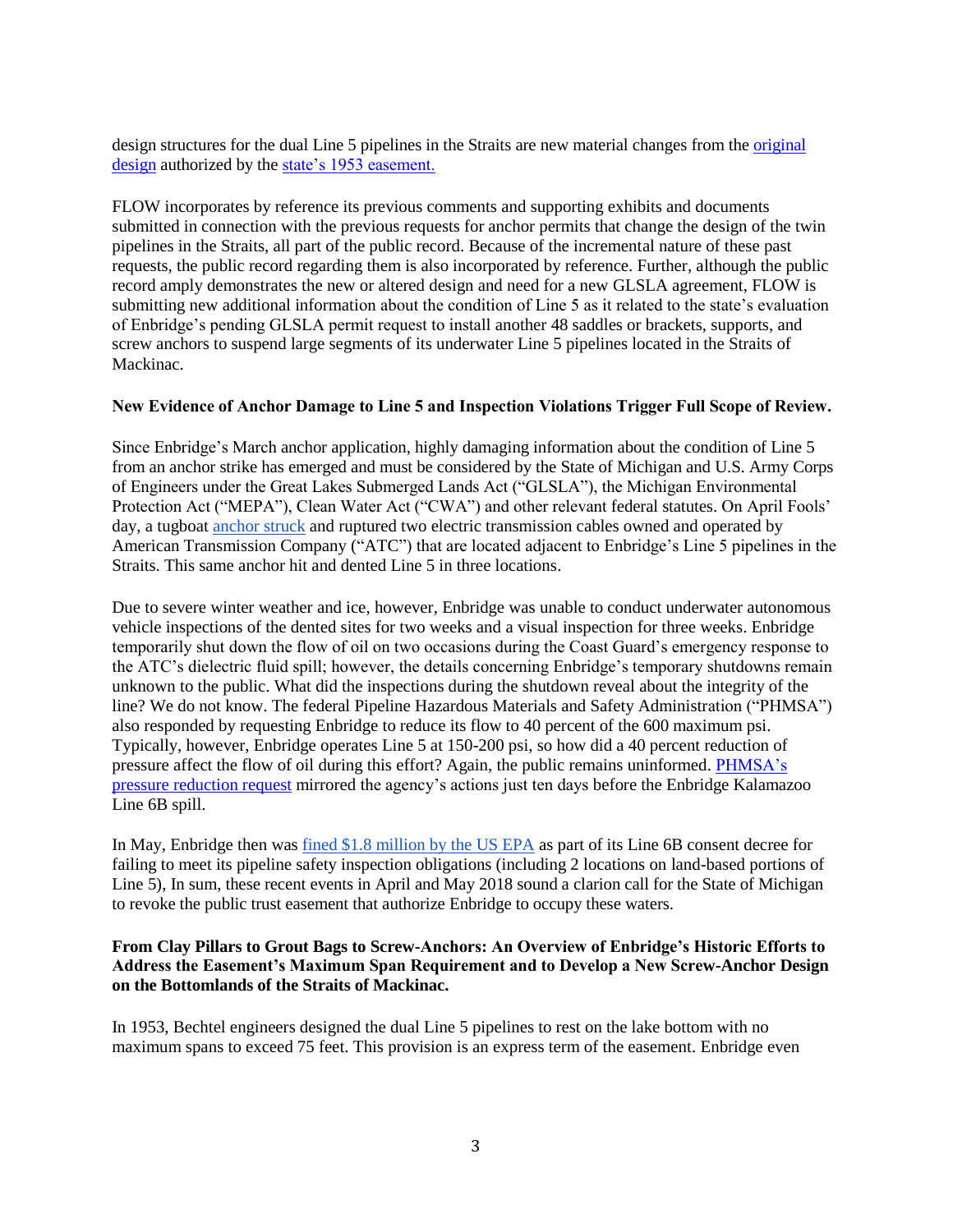admits that it was "originally engineered for sand bag supports." <sup>2</sup> The history of the pipeline clearly demonstrates that Enbridge struggled to comply with this 75-foot maximum span requirement and often was in violation of this provision due to a combination of strong currents and erosion forces on the lake bottom in the Straits of Mackinac. For nearly the first 50 years of Line 5 occupying the public trust waters of Lake Michigan, Enbridge attempted to remedy this lakebed washout problem by installing sand bags, clay pillars, and grout bags.

Enbridge's efforts, however, failed to stabilize Line 5 on the lakebed given the dynamic scouring effects of the lakebed floor. For example, based on the "As-Built" drawings of the Straits legs of Line 5 updated through the 1979 underwater inspection, Dr. Timm calculated a total of 17 spans that exceed the 75-foot maximum unsupported span distance and three spans that exceed the 140 foot structural damage threshold.<sup>3</sup> Commissioned as part of its EPA Consent Decree, Enbridge's 2016 Kiefner Report also documented a previously undisclosed 2003 survey of Line 5 that identified 16 unsupported spans between 140 feet and 224 feet on the east pipeline, and 286 feet on the west pipeline (nearly four times the allowable length under the Easement).<sup>4</sup> In 2001, Line 5 experienced significant washouts, leading to Enbridge to characterize the situation as an "emergency" on its permit application for grout bags.

The lakebed continues to shift, as Enbridge acknowledged in an August 2016 letter to the State of Michigan, explaining that the company anticipated future changes and additional requests to install anchor supports: "Enbridge continues to believe that our ability to predict growth of spans is reliable. However, due to the dynamic nature of the lake bed, there could be further changes in span length that are not currently expected that could result in a future decision to seek to install additional screw anchors."<sup>5</sup>

Then, starting in 2002, Enbridge developed a new design for the pipeline that would literally anchor the pipeline down to the lake bottom with permanent screw anchors and saddle supports around the pipeline.<sup>6</sup> This new design transformed the entire pipeline infrastructure by elevating it off the lakebed floor. Instead of the pipeline resting in a trench on the lake bottom, Enbridge engineered Line 5 to be elevated off the lakebed floor so that an "average span clearance depth underneath the pipe is about 1.35 ft," 7 ranging from a 0.5 ft minimum span clearance to a 4 ft maximum span clearance. Enbridge estimates that approximately 14% of the whole crossing length is now supported by anchors.<sup>8</sup> Almost two decades later with 128 screw anchors installed, Enbridge's new design solution appears to be causing fundamental structural problems with the pipeline protective coating with bare metal spots and potential loss of cathodic protection.

 $\overline{\phantom{a}}$ 

<sup>&</sup>lt;sup>2</sup> Appendix 1: Enbridge presentation to the Michigan Petroleum Pipeline Task Force (2015) [http://www.michigan.gov/documents/deq/deq-pipline-task-force-brief-line-5\\_470547\\_7.pdf](http://www.michigan.gov/documents/deq/deq-pipline-task-force-brief-line-5_470547_7.pdf)

 $3$  Dr. Ed Timm, "Technical Note: Regarding Enbridge Line 5 Non-Compliance with 1953 Easement Requirements A Mechanistic Analysis of Straits Pipeline Washout Phenomena," August 20, 2016

[https://www.epa.gov/sites/production/files/2017-01/documents/enbridge-consent-decree-public-comments-part3-](https://www.epa.gov/sites/production/files/2017-01/documents/enbridge-consent-decree-public-comments-part3-353pp.pdf) [353pp.pdf](https://www.epa.gov/sites/production/files/2017-01/documents/enbridge-consent-decree-public-comments-part3-353pp.pdf)

<sup>&</sup>lt;sup>4</sup> [http://www.mlive.com/news/index.ssf/2017/06/line\\_5\\_unsupported\\_spans.html](http://www.mlive.com/news/index.ssf/2017/06/line_5_unsupported_spans.html)

<sup>5</sup> Letter to State of Michigan from Enbridge dated August 11, 2016

[https://www.enbridge.com/~/media/Enb/Documents/Projects/line5/08112016LTRENB%20Line%205%20Pipeline](https://www.enbridge.com/~/media/Enb/Documents/Projects/line5/08112016LTRENB%20Line%205%20Pipeline%20Supports%20Response.pdf) [%20Supports%20Response.pdf](https://www.enbridge.com/~/media/Enb/Documents/Projects/line5/08112016LTRENB%20Line%205%20Pipeline%20Supports%20Response.pdf)

<sup>&</sup>lt;sup>6</sup> Letter to State of Michigan from Enbridge dated June 27, 2014, p. 23.

http://www.michigan.gov[/documents/](http://www.michigan.gov/documents/deq/Appendix_B.2_493988_7.pdf)deq/Appendix\_B.2\_493988\_7.pdf

<sup>7</sup> Appendix 2. Letter to State dated April 13, 2017 from Enbridge.

<sup>8</sup> *Id.*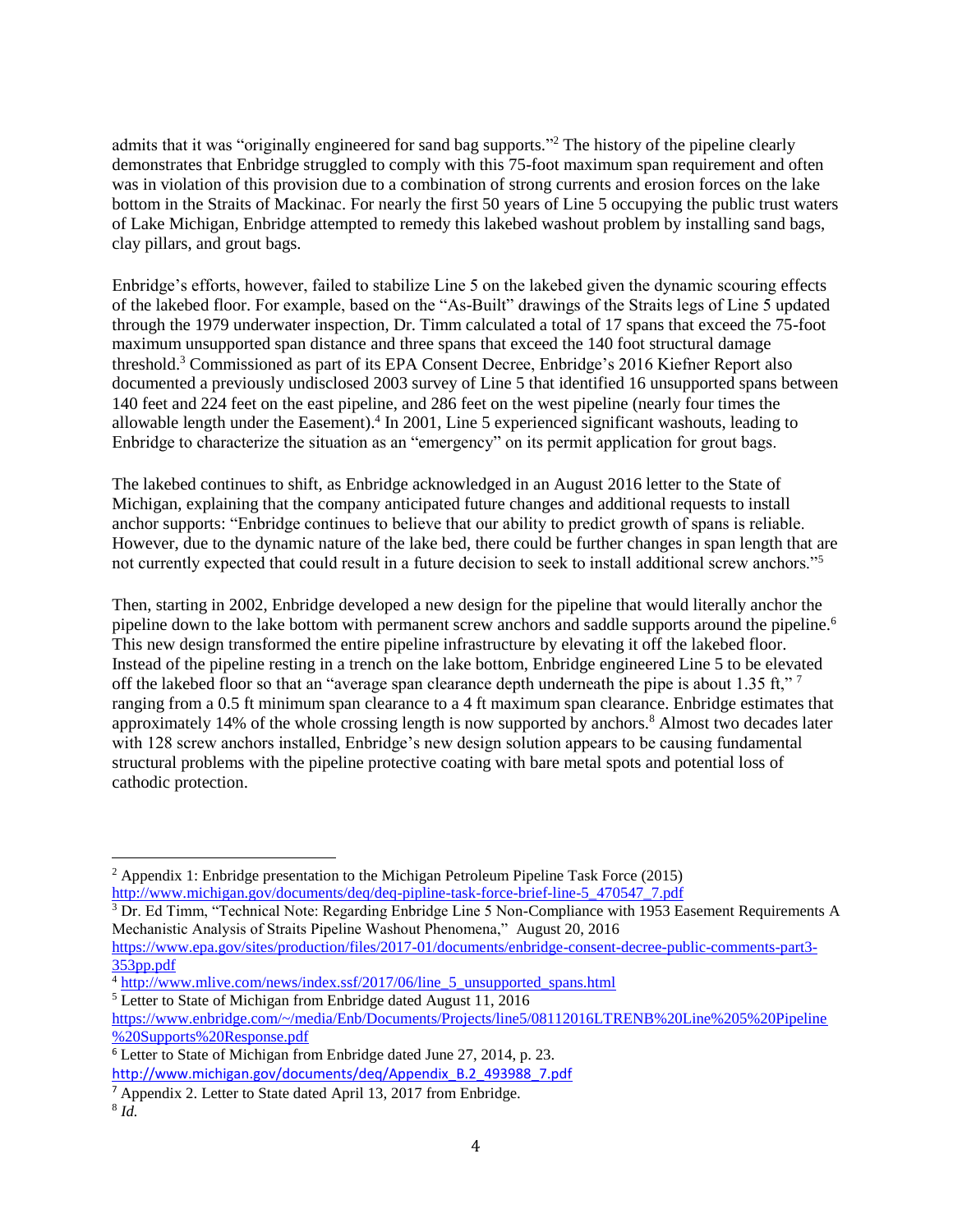Since 2002, Enbridge has continued requesting joint permit authorization from DEQ and U.S. Army Corps of Engineers ("USACE") for what it termed "maintenance" and "repair" work to locate 128 permanent screw anchors with saddle supports on the bottomlands on the Great Lakes at least nine more times in 2003, 2005, 2006, 2010, 2012, 2014, 2016, 2017/2018. These requests typically coincided with discovering pipeline spans that violated the 75-foot maximum requirement following biannual remote operator vehicle ("ROV") inspections.<sup>9</sup> In each of these joint applications to the DEQ and USACE, Enbridge maintained that these additional anchor supports were stand-alone "repairs" without submission of studies, reports, and information within its possession that the original design in the Straits and new screw anchor support and pipeline design were not working to stabilize this entire infrastructure in the Straits of Mackinac. Enbridge has never applied for and DEQ has never comprehensively reviewed, considered, or authorized the new, material and substantially changed design with 150 screw anchors elevating the Line 5 pipelines off the lakebed. Moreover, Enbridge has never conducted a new engineering study to evaluate the impact of 150 anchor braces on a pipeline design that contemplated lateral movement of the structure on the lakebed floor. This new [design](http://www.michigan.gov/documents/deq/Appendix_A.2_493980_7.pdf) was not contemplated by the Bechtel engineers in 1953. In addition, the Great Lakes Submerged Lands Act does not authorize "activity" permits that actually constitute a new design, permanent structures, and improvements on bottomlands or suspended in water areas above the bottomlands; rather, a new application for an agreement pertaining to water over and the filling in of bottomlands is required in conformance with the public trust. MCL 324.32502; 32503; 32505; R. 322.1008.

## **New Evidence of Enbridge's Own Anchors Causing Pipeline Coating Damage for Over Three Years Requires New GLSLA Application and Full Scope of Review Under the Law.**

In May 2017, Enbridge submitted its original joint permit application to DEQ and USACE to authorize 22 new additional anchors on the lake's bottomlands to stabilize the Line 5 pipelines. FLOW initially submitte[d formal comments,](http://flowforwater.org/wp-content/uploads/2017/06/FINAL-2017-06-29-17-Comments-to-DEQ-USCOE-Joint-App-Enbridge-for-Supports.pdf) together with technical reports and other attachments, during the public comment period on the above matter ending June 29, 2017. FLOW then submitted [supplemental comments](http://flowforwater.org/wp-content/uploads/2016/04/FLOW-Supplemental-Comments-to-DEQ-USCOE-Joint-App-Enbridge-for-Supports-2017.08.04-with-Appendices.pdf) on August 4, 2017, laying out the State of Michigan's legal duty to broaden the scope of review beyond the lake ? bed where the anchors connect and require Enbridge to submit a comprehensive environmental impact and alternatives analysis demonstrating no harm to the waters and no feasible and prudent alternatives. Moreover, FLOW introduced a technical report, identifying more evidence of damage to Line 5 in the Straits, including bends, ovalities, and coating damage.

As part of a consent decree with the federal government over the 2010 Line 6B oil spill into the Kalamazoo River, Enbridge conducted an underwater inspection of Line 5 pipelines on August 30, 2017, which revealed that the screw-anchors themselves are causing damage to the pipeline coating and creating bare metal gaps in the cathodic protection. Seven bare areas on the pipeline were identified the size of dinner plates. In September 2017, Enbridge downplayed these seven exposed metal gaps, describing them the size of Band-Aids and explaining that the coating on the east leg of the dual 20-inch underwater pipeline was scratched by an abandoned 3-inch, 750-foot cable that was "inadvertently snagged during the recent inspection."<sup>10</sup>

In light of this new evidence, the [DEQ](http://www.michigan.gov/documents/deq/2017-09-13_Enbridge_Pipelines_325_Application_Ltr_600615_7.pdf) quickly requested additional information from Enbridge regarding its permit application, including compliance with Rule 15 of Part 325, Great Lakes Submerged Lands, of

 $\overline{a}$ 

<sup>9</sup> Letter to State of Michigan from Enbridge dated June 27, 2014, p. 23. http://www.michigan.gov[/documents/](http://www.michigan.gov/documents/deq/Appendix_B.2_493988_7.pdf)deq/Appendix\_B.2\_493988\_7.pdf

<sup>&</sup>lt;sup>10</sup> Garret Ellison, "Inspections show Line 5 coating gaps larger than disclosed," MLive, September 14, 2017 [http://www.mlive.com/news/index.ssf/2017/09/line\\_5\\_coating\\_inspection.html](http://www.mlive.com/news/index.ssf/2017/09/line_5_coating_inspection.html)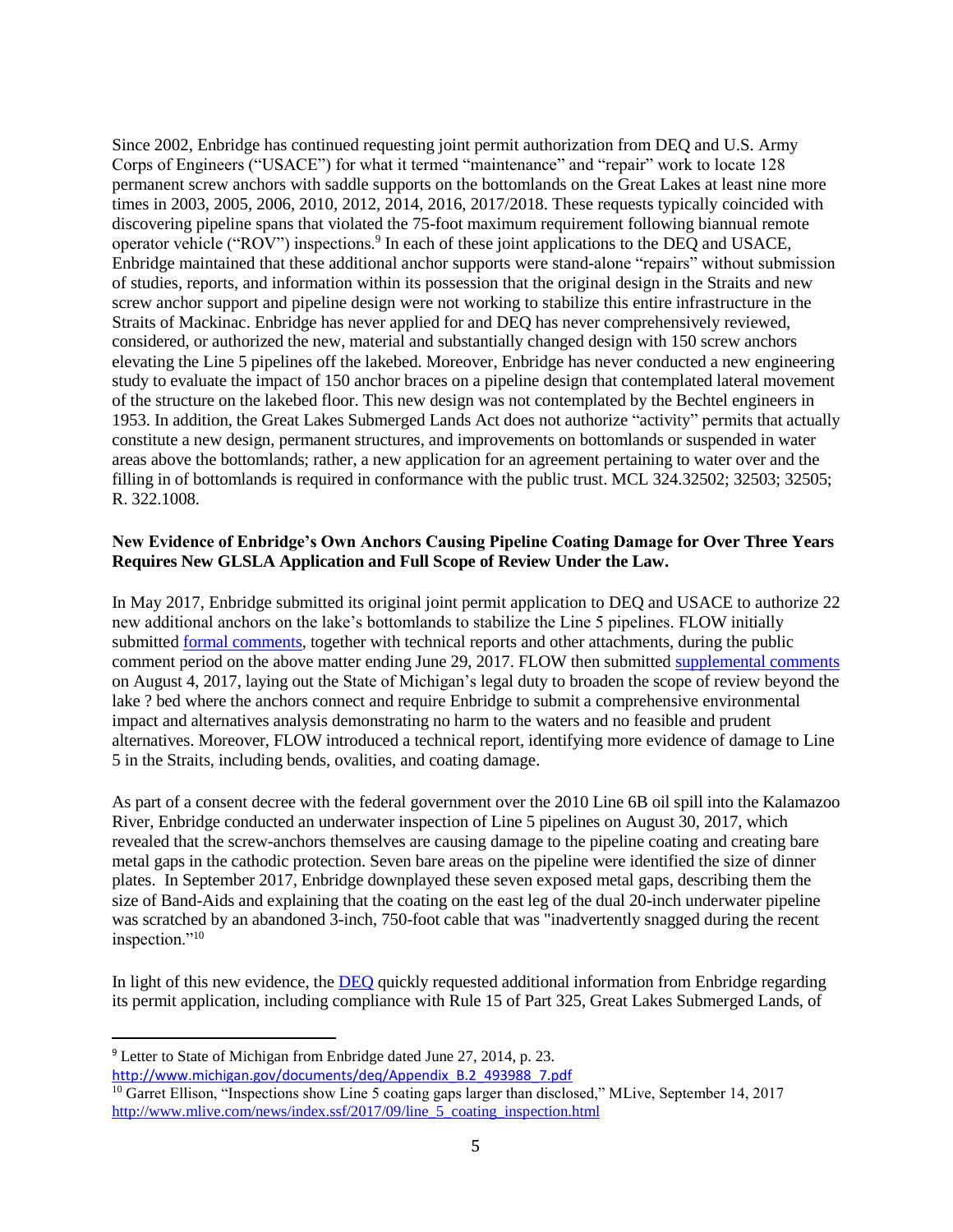the Natural Resources and Environmental Protection Act, 1994 PA 451 to show no adverse effects to the environment and public trust and no feasible and prudent alternative.<sup>11</sup>

In October 2017, news broke that Enbridge had acted in bad faith and knew about damage to Line 5's protective coating in the Straits of Mackinac as early as 2014 but did not disclose this knowledge to state or federal officials until late in the summer of 2017.<sup>12</sup> The state further elaborated that: "Enbridge knew about the damage three years ago and that it occurred while anchors were being installed to better secure the pipeline to the lake bottom."<sup>13</sup> This information could have altered previous state and federal authorization in 2016 and 2017 that allowed additional "maintenance" screw anchors to be placed on the lake bed permits.

This new evidence also expressly contradicted Enbridge's public testimony to the Michigan Pipeline Safety Advisory Board ("PSAB"), where Enbridge officials made a presentation in March 2017, denying there were any gaps in the coating around the dual underwater pipelines,<sup>14</sup> but later disclosed that there were numerous patches of bare metal on Line 5 larger than dinner plates.<sup>15</sup> In October 2017, Enbridge claimed that it was an "internal reporting issue" that led to the company's false assurance at the PSAB meeting. $16$ 

The State of Michigan appropriately expressed grave concern and demanded a work schedule for the repairs to Line 5's coating gaps and inspections of each of the 128 anchor locations. Executive Director Brader from the Michigan Agency for Energy ("MAE") also raised the important factor of human error in pipeline disasters, noting that Enbridge's Line 6B massive oil spill was caused in large part by operators' 17-hour delay. The Line 5 human error evidence coupled with Enbridge's corporate culture of withholding information about the true condition of their aging 64-year-old dual pipelines is entirely unacceptable given that Enbridge has already installed 128 similar screw-anchor supports around the Line 5 pipelines since 2002.<sup>17</sup>

On October 12, 2017, FLOW submitte[d supplemental comments](http://flowforwater.org/wp-content/uploads/2018/02/FLOW-Supplemental-Comments-to-DEQ-USCOE-Joint-App-Enbridge-for-Supports.pdf) regarding new evidence to show that the anchor structures themselves were causing damage to Line 5's pipeline coating. On November 2, 2017, FLOW then sent a related letter to the Governor, Attorney General, and the Directors of the Michigan DEQ, the Michigan Department of Natural Resources ("DNR"), and the MAE, expressing grave concern about Enbridge knowingly misleading both state and federal agencies in authorizing past anchor permits and entering into federal consent decrees *when the company knew about bare steel spots* adjacent to anchor locations as early as 2014.

 $\overline{\phantom{a}}$ 

<sup>&</sup>lt;sup>11</sup> Letter from DEQ to Enbridge dated September 13, 2017, [http://www.michigan.gov/documents/deq/2017-09-](http://www.michigan.gov/documents/deq/2017-09-13_Enbridge_Pipelines_325_Application_Ltr_600615_7.pdf) [13\\_Enbridge\\_Pipelines\\_325\\_Application\\_Ltr\\_600615\\_7.pdf](http://www.michigan.gov/documents/deq/2017-09-13_Enbridge_Pipelines_325_Application_Ltr_600615_7.pdf)

<sup>&</sup>lt;sup>12</sup> Garret Ellison, "Enbridge knew about Line 5 coating damage in 2014," MLive, Oct. 27, 2017 [http://www.mlive.com/news/index.ssf/2017/10/enbridge\\_line\\_5\\_damage\\_2014\\_de.html](http://www.mlive.com/news/index.ssf/2017/10/enbridge_line_5_damage_2014_de.html)  $\overline{^{13} \text{ Id}}$ .

<sup>&</sup>lt;sup>14</sup> Garret Ellison, "Outer wrap coating has failed on parts of Line 5, Enbridge confirms," MLive, March 14, 2017 [http://www.mlive.com/news/index.ssf/2017/03/enbridge\\_line\\_5\\_delamination.html](http://www.mlive.com/news/index.ssf/2017/03/enbridge_line_5_delamination.html)

<sup>&</sup>lt;sup>15</sup> Garret Ellison, "Enbridge knew about Line 5 coating damage in 2014," MLive, Oct. 27, 2017 [http://www.mlive.com/news/index.ssf/2017/10/enbridge\\_line\\_5\\_damage\\_2014\\_de.html](http://www.mlive.com/news/index.ssf/2017/10/enbridge_line_5_damage_2014_de.html)

<sup>&</sup>lt;sup>16</sup> Garret Ellison, "Enbridge knew about Line 5 coating damage in 2014," MLive, Oct. 27, 2017 [http://www.mlive.com/news/index.ssf/2017/10/enbridge\\_line\\_5\\_damage\\_2014\\_de.html](http://www.mlive.com/news/index.ssf/2017/10/enbridge_line_5_damage_2014_de.html)

<sup>&</sup>lt;sup>17</sup> Letter to Enbridge from State of Michigan dated March 11, 2016

[https://www.michigan.gov/documents/ag/Enbridge\\_Request\\_for\\_Information\\_518071\\_7.pdf](https://www.michigan.gov/documents/ag/Enbridge_Request_for_Information_518071_7.pdf) This letter reveals that Enbridge had withheld important information since 2014 about the pipeline's conditions by providing information to the state through a "read-only data portal."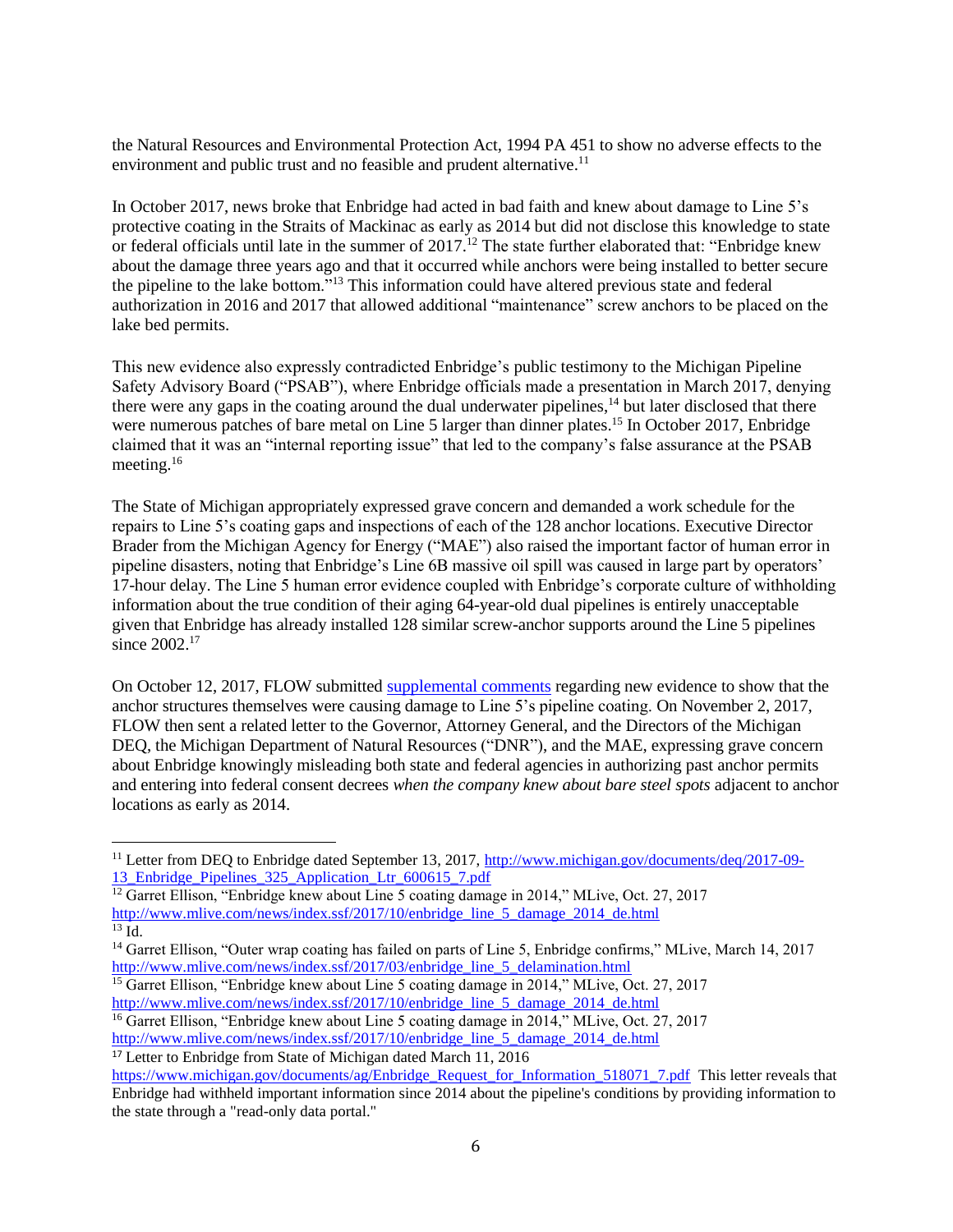On November 13, 2017, Enbridge informed the state that the majority of the 48 out of 128 locations inspected by actual divers had gaps; <sup>18</sup> three were bare metal and 42 had calcareous deposits. Notably, both state-of-the-art technologies Enbridge relies on to detect corrosion - external ROV inspection and the Baker Hughes CPCM tool – had failed to identify the gaps in the pipeline's asphalt enamel based coating system. The same day, the PSAB directed Enbridge to make a [full accounting](http://www.michigan.gov/deq/0,4561,7-135-3308_3323-452214--,00.html) at the December 11, 2017 board meeting about the pipeline's condition, its protective coating and anchors, the results of its video inspection, automated in-line tests, and recent hydrostat and biota testing. MAE's Executive Director Brader commented: "A year ago, Enbridge said there were no coating gaps in the Straits pipeline. Now, there are dozens. When will we know the full accounting of what Enbridge knows about Line 5? I sincerely hope there are no more surprises when Enbridge gives their presentation to the Pipeline Safety Advisory Board in December. We and the people of Michigan deserve nothing less, and the State will be bringing on additional experts to examine Enbridge's information and challenge it where necessary."

In 2017, Enbridge had three locations where grout bags were still being used as actual pipe supports. The 2017 pending permit was intended to replace these grout bags with anchor supports; however, following the discovery of metal bare loss adjacent to the anchor support locations, the DEQ postponed Enbridge's permit request until March 2018.

According to Enbridge's Semi-Annual [Report to the EPA](https://www.epa.gov/sites/production/files/2018-01/documents/public_copy_enbridge_semi-annual_report_1-18-18.pdf) as part of the Consent Decree, Enbridge completed seven out of the eight bare metal coating repairs in the 2017 construction season. The outstanding bare metal spot (1.64 square feet) is in the location where Enbridge's barge anchor snagged a 3-inch cable that hit the pipeline in August 2017.

On November 20, 2017, the PSAB's independent contractor, Dynamic Risk, released its [Final Alternatives](https://mipetroleumpipelines.com/document/alternatives-analysis-straits-pipeline-final-report)  [Analysis](https://mipetroleumpipelines.com/document/alternatives-analysis-straits-pipeline-final-report) for public comment and hearings until December 22, 2017. Related to this pending permit application, the Final Report failed to analyze new evidence disclosed by Enbridge affecting the pipeline's integrity, including external corrosion, bends, 48 bare metal spots and/or coating gaps caused by the installation of screw anchors (another 80 locations will be visually inspected by divers in 2018), compromised cathodic protection, and historic excessive pipeline spans greater than the 75-feet limit (including a 286-foot span that was unsupported for years), as required by the legal operating agreement with the State of Michigan. Dynamic Risk's rationale for not analyzing new information related to the 48 bare metal spots was: "it would be inappropriate to speculate on any of the above aspects of the coating condition." (Final Report ES12).

Just one week later on November 27, 2017, without informing or consulting with the PSAB, Governor Snyder unilaterally entered into an [agreement with Enbridge](http://www.michigan.gov/documents/snyder/Enbridge_Agreement_11-27-17_606863_7.pdf) that circumvented and narrowed the scope of alternative analysis to three options for a replacement line in the Straits: a tunnel, trench, or new line on the bottomlands. There was no mention of Enbridge's outstanding permit application for 22 screw anchors or for another 48 screw anchors or any investigation into Enbridge's ongoing easement violations, including but not limited to inadequate insurance liability and emergency response capability and span exceedances.

On December 11, 2017, the PSAB passed three resolutions that called on the state to reject the narrowing of the alternatives to a replacement pipeline in the Straits, and demanded that the alternatives assessment consider existing pipeline design capacity and other modification to any crude oil pipeline in the Straits of Mackinac.

 $\overline{a}$ 

<sup>&</sup>lt;sup>18</sup> Mark Tower, "Enbridge finds issues at 42 of 48 sites along underwater oil pipeline," MLive, November 15, 2017 [http://www.mlive.com/news/grand-rapids/index.ssf/2017/11/enbridge\\_finds\\_issues\\_with\\_42.html](http://www.mlive.com/news/grand-rapids/index.ssf/2017/11/enbridge_finds_issues_with_42.html)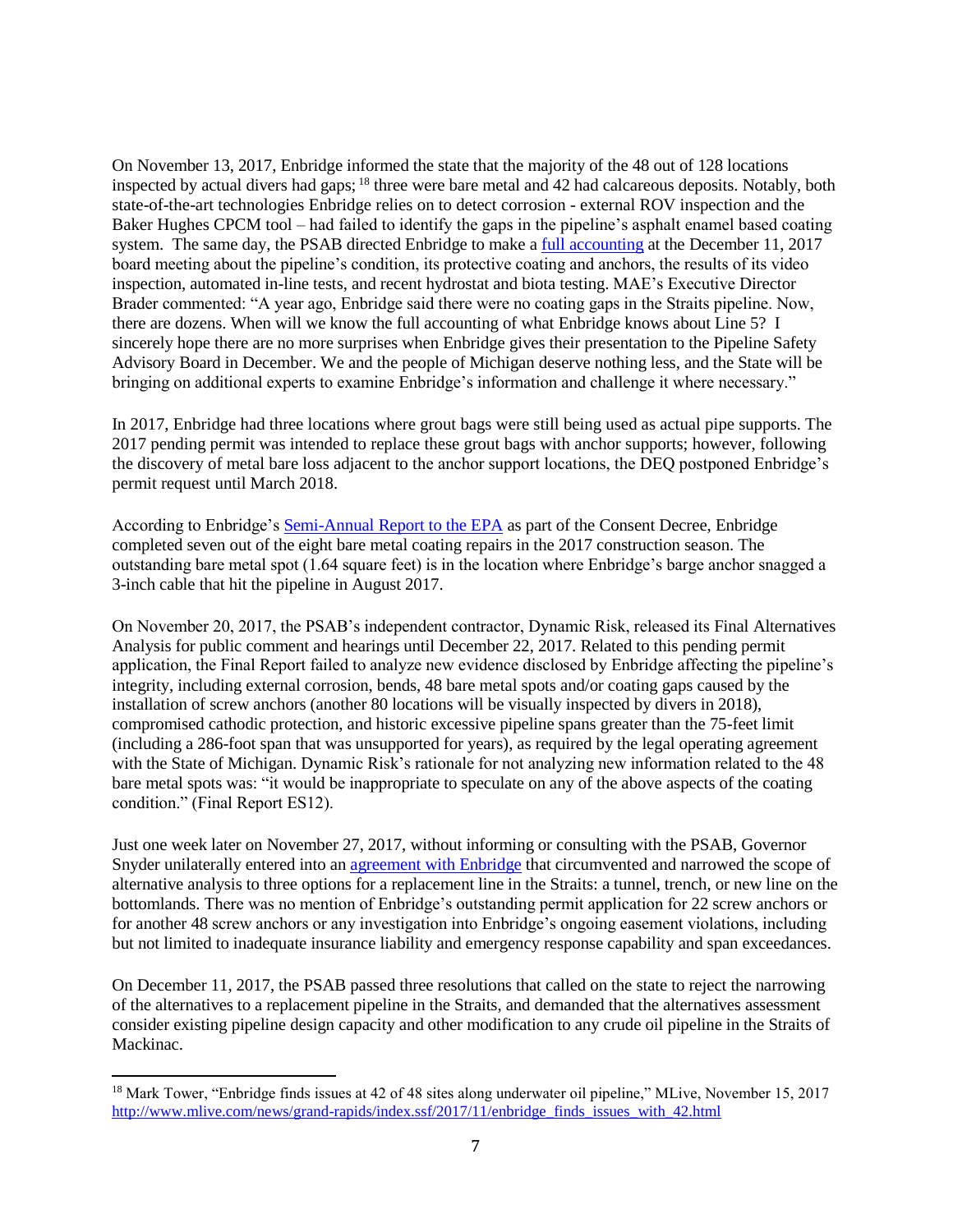In the [January 26, 2018 letter](https://content.govdelivery.com/attachments/MILARA/2018/01/29/file_attachments/950012/Gov.%2BSnyder%2527s%2Bletter%2Bto%2Bthe%2BPipeline%2BSafety%2BAdvisory%2BBoard.pdf) to the PSAB, the Governor rejected all three resolutions on amending his November 27, 2017 Agreement with Enbridge, citing inability to conduct further inspections and pipeline coating repairs until the summer of 2018, to renegotiate adverse weather conditions, and evaluate all alternatives. The Governor's letter also extended the final date for a final agreement with Enbridge from August 15, 2018 to September 30, 2018.

On February 9, 2018, FLOW submitted [supplemental comments](http://flowforwater.org/wp-content/uploads/2018/02/FLOW-Supplemental-Comments-on-2017-Anchor-Permit-2018.02.09.pdf) to document the ongoing easement violations, and Enbridge's deliberate efforts to evade a comprehensive review of its failing infrastructure complete with bare metals spots, dents, bends, mussel corrosive growth.

Ten months after Enbridge's original application, on March 22, 2018, the DEQ and the USACE jointly authorized Enbridge's 22 anchor supports with full knowledge that this engineering redesign would not adequately stabilize Line 5 on the lakebed floor and actually could cause additional pipeline coating damage and bare metal exposure.

The totality of this new and damaging pipeline evidence triggers the need for a proper scope and extensive review that includes the entire 4.6-mile span of the pipelines, not just the lakebed footprint for 48 new screw anchors. This evidence triggers DEQ's duty under GLSLA and MEPA to demand that Enbridge file a comprehensive assessment examining and demonstrating no adverse risk, endangerment, impacts, and no feasible and prudent alternatives.

#### **Conclusion**

It is hard to believe that Enbridge is filing yet another permit application for 48 additional anchor brackets. This 2018 permit application is a completely new engineering design with material modifications, new structures, and fill material that was never contemplated under the terms of the 1953 state easement. Accordingly, the DEQ and USACE must reject the narrow, segmented, and piecemeal applications by Enbridge for upgrades and improvements to Line 5 and Line 6B that were calculated to narrow and avoid the demonstration, review, and determinations of potential adverse effects and impacts or impairment of air, water, natural resources, public trust, and public and private property and health.

In light of these recent and significant evidentiary disclosures, we urge the DEQ and the USACE to exercise their full legal authority to re-examine the scope of review and demand Enbridge to file a new GLSLA application and satisfy CWA requirements and NEPA Section 102(2)(C) as required under state and federal laws.

In the case of the DEQ, the Department must then determine both existing and potential adverse environmental effects. The DEQ is not authorized to grant or permit the occupancy, use and structures unless Enbridge shows and the department has determined both of the following:

(a) That the adverse effects to the environment, public trust, and riparian interests of adjacent owners are minimal and will be mitigated to the extent possible.

(b) That there is no feasible and prudent alternative to the applicant's proposed activity which is consistent with the reasonable requirements of the public health, safety, and welfare.

Mich. Admin. Code R 322.1015.